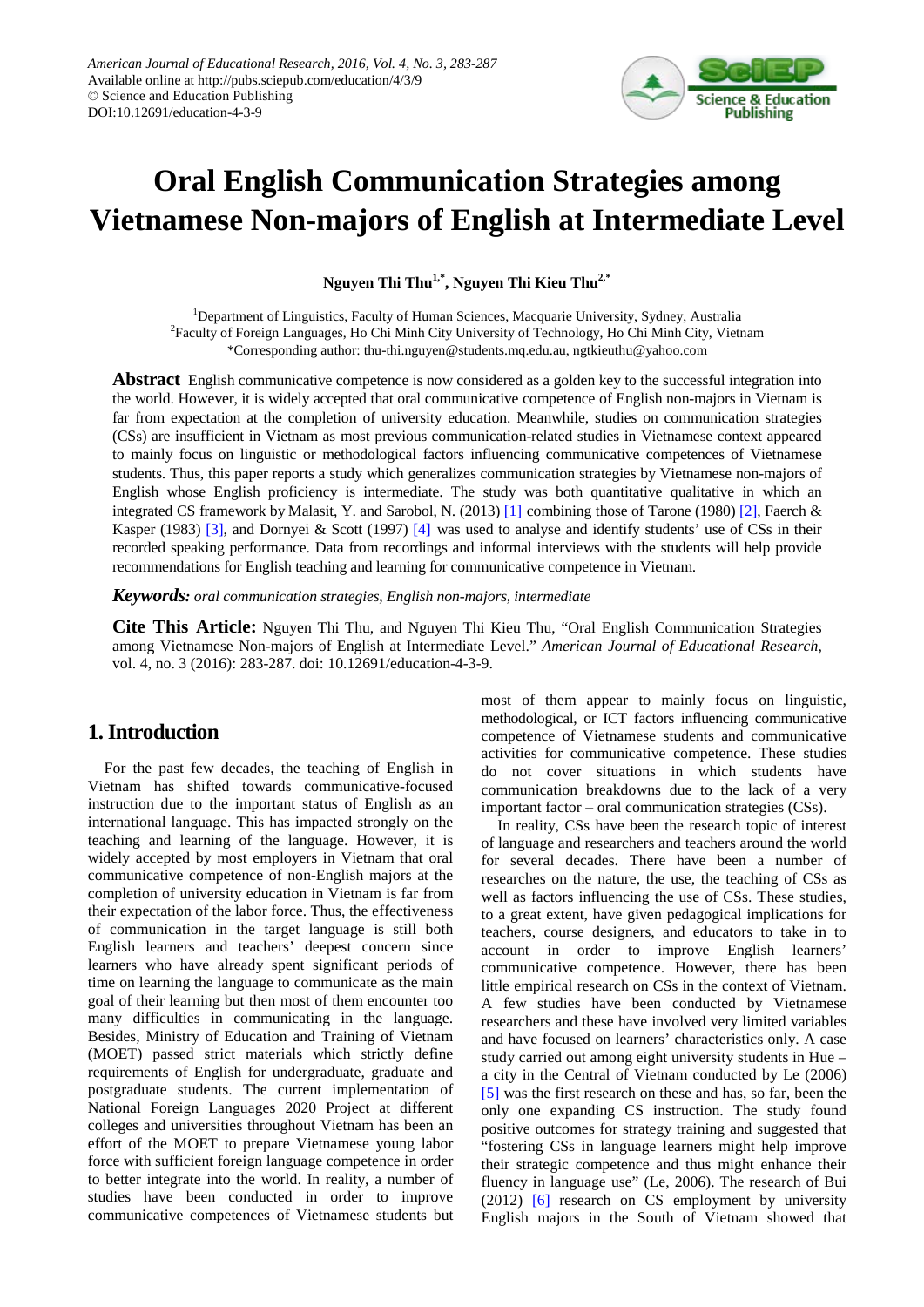students' frequency and use of CS was greatly influenced by their gender, attitudes towards speaking English, high school background, exposure to oral communication in English, and types of English major concentration. Dinh (2013) [\[7\]](#page-3-6) investigated CS employment by Vietnamese students of English and its relationship to gender and found no obvious relationship between the two.

Thus, investigating the types of CSs used by Vietnamese non-majors of English through communication tasks, especially of a particular group of students is considered as of great importance in terms of developing their oral English communication skills which are high demand of the labor market in Vietnam. This study will provide recommendation for the teaching and learning of English to EFL learners as well as the English curriculum at tertiary level.

The proposed research aims to investigate the reality of oral English CSs use by Vietnamese non-English majors at intermediate level and put forward ways of considering oral English CSs in to ELT in Vietnam for the purpose of improving Vietnamese students' English communicative competence. It also attempts to fill the gap of the current limited research on oral English CSs of Vietnamese learners and seeks answers to the following questions:

- 1. What is the frequency use of CSs by non-English majors whose English is at intermediate level?
- 2. What are the students' perceptions towards the use of CSs?

## **2. Literature Review**

#### **2.1. Definitions of CSs**

Four the past four decades, CSs have been the topic of many studies on linguistics and second language acquisition. Several definition regarding CSs of language learners have been proposed by different scholars and experts based on their personal perceptions and beliefs in their research contexts. CSs have been variously described as: "a systematic attempt by the learner to express or decode meaning in the target language, in situations where the appropriate systematic target language rules have not been formed" (Tarone, Cohen and Dumas, 1976, p. 78[\) \[8\];](#page-3-7) "all attempts to manipulate a limited linguistic system in order to promote communication" (Bialystok, 1983, p. 102) [\[9\];](#page-3-8) "verbal and non-verbal strategies that may be called into action to compensate for breakdowns in communication due to limited conditions in actual communication or to insufficient competence in one or more of the other areas of communicative competence, and to enhance the effectiveness of communication" (Canale, 1983, p. 10) [\[10\];](#page-3-9) "techniques of coping with difficulties in communicating in an imperfectly known second language" (Stern, 1983, p. 411) [\[11\];](#page-3-10) "strategies which a language user employs in order to achieve his intended meaning on becoming aware of problems arising during the planning phase of an utterance due to (his own) linguistic shortcoming" (Poulisse, 1900 [\[12\];](#page-3-11) cited by Ellis, 1994 [\[13\],](#page-3-12) p.44); "ways of achieving communication by using language in the most effective way" (Bygate, 2000, p. 115) [\[14\];](#page-3-13) "tactics taken by L2 learners to solve oral communication problems" (Lam, 2006, p. 142); [\[15\]](#page-3-14) "strategies that learners employ when

their communicative competence in the language being learned (L2) is insufficient. This includes making themselves understood in the L2 and having others help them understand" Williams (2006, p. 2) [\[16\].](#page-3-15)

A review of CS definitions reveals that CS researchers have not yet reached a consensus on a definition of CSs. It can be said from the above samples that CSs are defined differently. Notwithstanding the differences, according to Bialystock (1990) [\[17\],](#page-3-16) CS definitions share three common characteristics: *(1) problematicity* (CSs are only utilized when communication problems occur), *(2) consciousness* (learners are aware of the fact that a CS is being adopted for a particular purpose), and *(3) intentionality* ("learners' control over a repertoire and deliberately applied to achieve certain effects" (Bialystok, 1990) [\[17\].](#page-3-16) Generally speaking, CS use involves the decision of the speakers in an effort to communicate to achieve their communicative goal (Bui, 2012) [\[6\].](#page-3-5) As a result, in the present study, CSs are referred to as "strategies which a language user employs in order to achieve his intended meaning on becoming aware of problems arising during the planning phase of an utterance due to his/ her linguistic shortcoming".

#### **2.2. Classifications of CSs**

The available research on CS typologies and classifications reveal that CSs have been classified differently according to the principles of terminology and categorization of different researchers. Their classification may be generated from their own CS investigation (e.g., Tarone, Cohen and Dumas, 1976; Færch and Kasper, 1983 [\[3\];](#page-3-2) Paribakht, 198[5\[18\],](#page-3-17) Poulisse, 1987 [\[19\];](#page-4-0) Bialystok, 1990 [\[17\];](#page-3-16) Nakatani, 2006 [\[20\];](#page-4-1) Mariani, 2010 [\[21\];](#page-4-2) and Somsai and Intaraprasert, 2011) [\[22\],](#page-4-3) or from reviewing and modifying other research works (e.g., Bialystok, 1983 [\[23\],](#page-4-4) Willems, 1987 [\[24\];](#page-4-5) Dörnyei, 1995 [\[25\];](#page-4-6) and Dörnyei and Scott, 199[5 \[26\]\)](#page-4-7) (Bui, 2012[\) \[6\]](#page-3-5)

The review of CS classifications has provided a guideline for the present study. For the present investigation purpose, the researcher has made use of the proposed CSs from the most recently established topologies suggested by Malasit, Y. and Sarobol, N. (2013) [\[1\],](#page-3-0) which was adapted from Tarone (1980) [\[2\],](#page-3-1) Faerch  $\&$ Kasper (1983) [\[3\];](#page-3-2) Dörnyei and Scott (1995) [\[4\],](#page-3-3) and is described as follows.

## **3. Methodology**

#### **3.1. Participants**

Participants consisted of 20 non-English majors whose English proficiency is intermediate. The participants are third year students of People's Police University whose ages were from 20 to 22. They were selected based on convenience, availability and their willingness to participate and on their level of English proficiency.

#### **3.2. Research Method**

Both qualitative and quantitative methods are used in this study to gather empirical data from different groups of participants (non-major students of English at intermediate level) in Vietnam.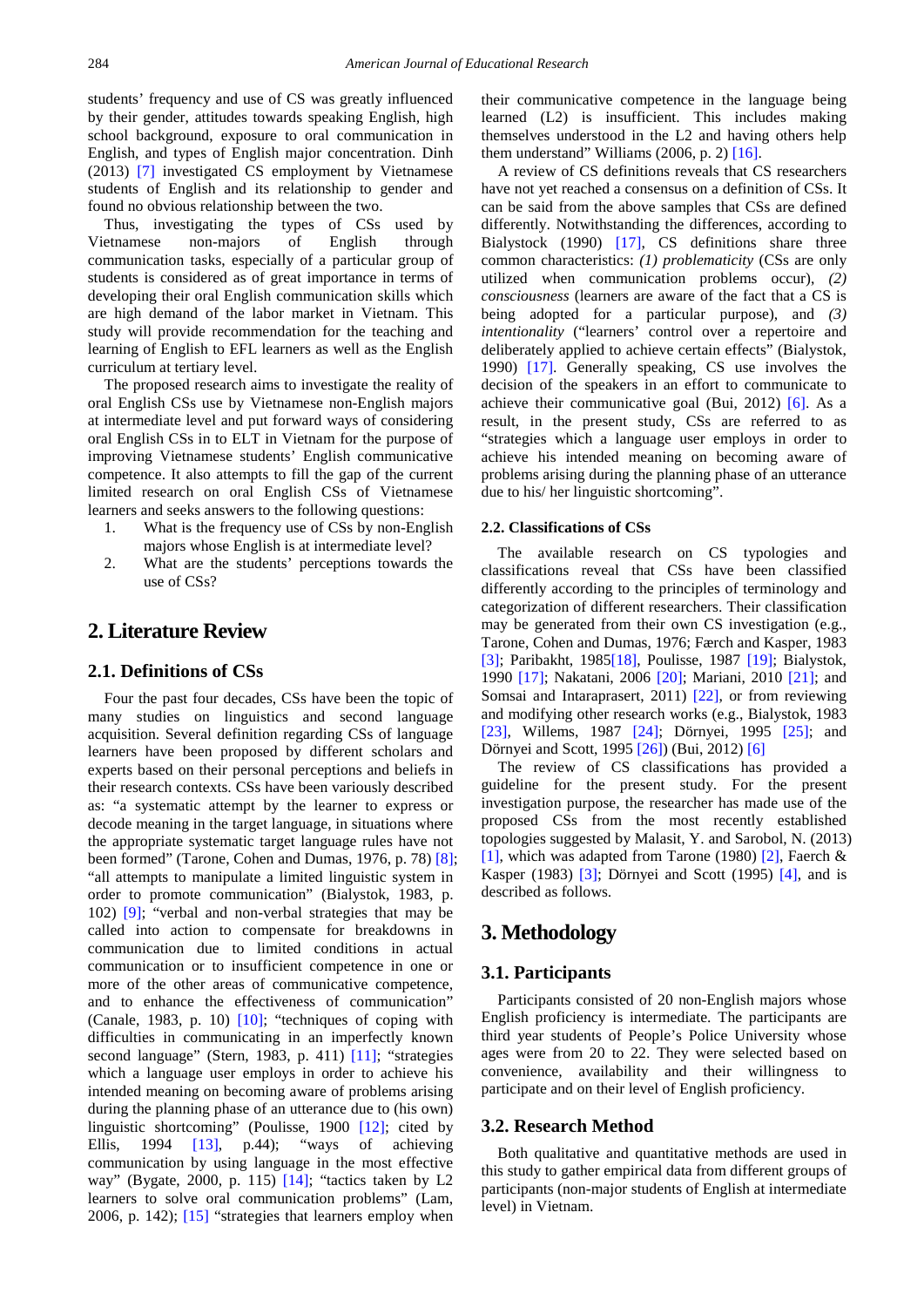**Table 1. Taxonomy for Analysis of Communication Strategies integrating those of Tarone (1980), Faerch & Kasper (1983), and Dornyei & Scott (1997)**

| 1. Avoidance strategies                                                    |                 |
|----------------------------------------------------------------------------|-----------------|
| 1.1. Topic avoidance (TA): To avoid talking about a concept                |                 |
| 1.2. Message abandonment (MA): To stop in mid-utterances                   | 4. R            |
| 2. Compensatory strategies                                                 |                 |
| 2.1 Intra-actional strategies                                              | The             |
| 2.1.1. Word coinage (WC): To make up a non-existing new word to            |                 |
| communicate                                                                | resear          |
| 2.1.2 Code-switching (CS): To switch the language to L1 without            | Re:             |
| bothering to translate                                                     | CS <sub>s</sub> |
| 2.1.3 Foreignizning (For): To adjust L1 to L2 phonologically and/nor       | interm          |
| morphologically                                                            |                 |
| 2.1.4 Use of non-linguistic means (Uon): To replace a word with non-       | Tat             |
| verbal clues                                                               | interm          |
| 2.1.5 Self repair (SR): To make a self-correction of one's own speech      | studer          |
| 2.1.6 Mumbling (Mum): To mumble with inaudible voice                       | greatl          |
| 2.1.7 Use of all-purpose words (UA): To extend a general, empty item to    |                 |
| the exact word                                                             | comm            |
| 2.1.8 Approximation (App): To substitute the L2 item with the item         | to ke           |
| which shares the same meaning                                              | intera          |
| 2.1.9 Circumlocution (Cir): To describe the properties of the object       | of cor          |
| instead of the exact target item                                           |                 |
| 2.1.10 Literal translation (LT): To translate word from L1 to L2           | intra-a         |
| 2.1.11 Use of filters/ hesitation devices (UF): To use filling words to    | action          |
| gain time to think                                                         | Lam,            |
| 2.1.12 Self-repetition (SR): To repeat words or phrases of one's own       | indica          |
| speech                                                                     | emplo           |
| 2.1.13 Other repetition (OR): To repeat something the interlocutor said to |                 |
| gain time                                                                  | equip           |
| 2.1.14 Omission (Omi): To leave a gap when not knowing a word or           | compe           |
| continue as if it was understandable                                       | access          |
| 2.2 Interactional strategies                                               |                 |
| 2.2.1 Asking for repetition (AR): To ask for repetition when having        |                 |
| comprehension difficulty                                                   |                 |
| 2.2.2 Appeal for help (AH): To request direct or indirect help from the    | Comm            |
| interlocutor                                                               | Avoida          |
| 2.2.3 Clarification request (CR): To request for more explanation to       |                 |
| solve a comprehension difficulty                                           |                 |
| 2.2.4 Asking for confirmation (AC): To request confirmation that           | Comp            |
| something is understood correctly                                          |                 |
| 2.2.5 Comprehension check (CC): To ask questions to check                  |                 |
| interlocutor's understanding                                               |                 |
| 2.2.6 Expressing non-understanding (EN): To show one's own inability       | Tat             |
| to understand messages                                                     | by the          |
| <b>Recording:</b> The participants were asked to participate               |                 |
| in a group discussion which was meant to be casual. The                    |                 |
| and control discussion of leate leagues and conference                     |                 |

in a group discussion which was meant to be casual. The oral group discussion reflects learner's oral performance in a communication setting where it is possible to observe spontaneous speech production (Gradman & Hanania, 1991) [\[27\].](#page-4-8) The students were asked similar questions for discussion and were not informed that their oral discussions were recorded. Each group discussion lasted around 15 minutes. The recording was then transcribed for data analysis. A questionnaire suggested by Malasit, Y. and Sarobol, N. (2013) [\[1\]](#page-3-0) was used to analyse and identify students' CSs. The questionnaire was in Vietnamese version when delivering to the participants and then was translated into English for data analysis.

**Informal interview with students:** An informal interview was conducted by the teacher/ researcher in order to find out additional information about the students' awareness and perceptions towards CSs.

#### **3.3. Procedure**

The quantitative analysis involving frequency count of CSs by the participants used a questionnaire of CSs suggested by Malasit, Y. and Sarobol, N. (2013) [\[1\].](#page-3-0) The qualitative dimension, on the other hand, was manually analysed by their actual CS use in their recorded oral discussion and their answers to the teacher's interview questions.

## **4. Results and Discussion**

The results are discussed in accordance to the two ch questions.

**Rearch Question 1:** What is the frequency use of by non-English majors whose English is at iediate level?

ble 2 below illustrates the overall use of CSs by nediate leaners of English. As can be seen, the nts resorted to compensatory strategies (92 %) which y overweigh avoidance strategies (8 %) in their oral quinication. This indicates that the students attempted ep the conversation flowing and maintain their ction with their partners. Out of a total of 92 percent mpensatory strategies, 70 percent was allocated to actional strategies and only 22 percent to inter-al strategies. Several studies (Wannaruk, 2003 [\[28\];](#page-4-9) 2010 [\[29\];](#page-4-10) Aliakbari & Karimi Allvar, 2009) [\[30\]](#page-4-11) ated that learners at different proficiency levels by CSs at varying degrees. If participants are fully ped with linguistic resources, they make less use of ensation strategy than those who have less linguistic access.

**Table 2. Students' overall use of CSs**

<span id="page-2-0"></span>

| <b>Communication Strategies</b> |                           | No | $\frac{0}{0}$ |
|---------------------------------|---------------------------|----|---------------|
| Avoidance                       |                           |    | 8%            |
| <b>Compensation Strategies</b>  | Intra-actional strategies | 45 | 70%           |
|                                 | Inter-actional strategies | 14 | 22%           |
| Total                           |                           | 64 | 100%          |

ble 3 below shows the frequency of use of each CS students.

<span id="page-2-1"></span>

| <b>Communication Strategies</b> |                                    | N <sub>0</sub>     | $\frac{0}{0}$  |       |
|---------------------------------|------------------------------------|--------------------|----------------|-------|
| Avoidance                       | 1.1 TA                             |                    | $\overline{c}$ | 3.1%  |
| strategies                      | 1.2. MA                            |                    | 3              | 4.6%  |
| Compensatory                    | Intra-actional<br>strategies       | 2.1.1. WC          | $\mathbf{1}$   | 1.5%  |
|                                 |                                    | 2.1.2 CS           | 5              | 7.8%  |
|                                 |                                    | 2.1.3 For          | $\theta$       | 0%    |
|                                 |                                    | 2.1.4 Uon          | 3              | 4.6%  |
|                                 |                                    | $2.1.5$ SR         | 8              | 12.5% |
|                                 |                                    | 2.1.6 Mum          | $\theta$       | 0%    |
|                                 |                                    | 2.1.7 UA           | $\mathbf{1}$   | 1.5%  |
|                                 |                                    | 2.1.8 App          | $\theta$       | 0%    |
|                                 |                                    | 2.1.9 Cir          | $\theta$       | $0\%$ |
|                                 |                                    | 2.1.10 LT          | 3              | 4.6%  |
| strategies                      |                                    | 2.1.11 UF          | 15             | 23.4% |
|                                 |                                    | 2.1.12 SR          | $\tau$         | 10%   |
|                                 |                                    | 2.1.13 OR          | $\Omega$       | 0%    |
|                                 |                                    | 2.1.14 Omi         | $\overline{2}$ | 3.1%  |
|                                 | <i>Interactional</i><br>strategies | 2.2.1 AR           | 3              | 4.6%  |
|                                 |                                    | 2.2.2 AH           | $\overline{c}$ | 3.1%  |
|                                 |                                    | $2.2.3 \text{ CR}$ | $\overline{4}$ | 6.2%  |
|                                 |                                    | 2.2.4 AC           | $\overline{4}$ | 6.2%  |
|                                 |                                    | 2.2.5 CC           | $\mathbf{1}$   | 1.5%  |
|                                 |                                    | 2.2.6 EN           | $\theta$       | 0%    |

**Table 3. Students' use of specific CSs**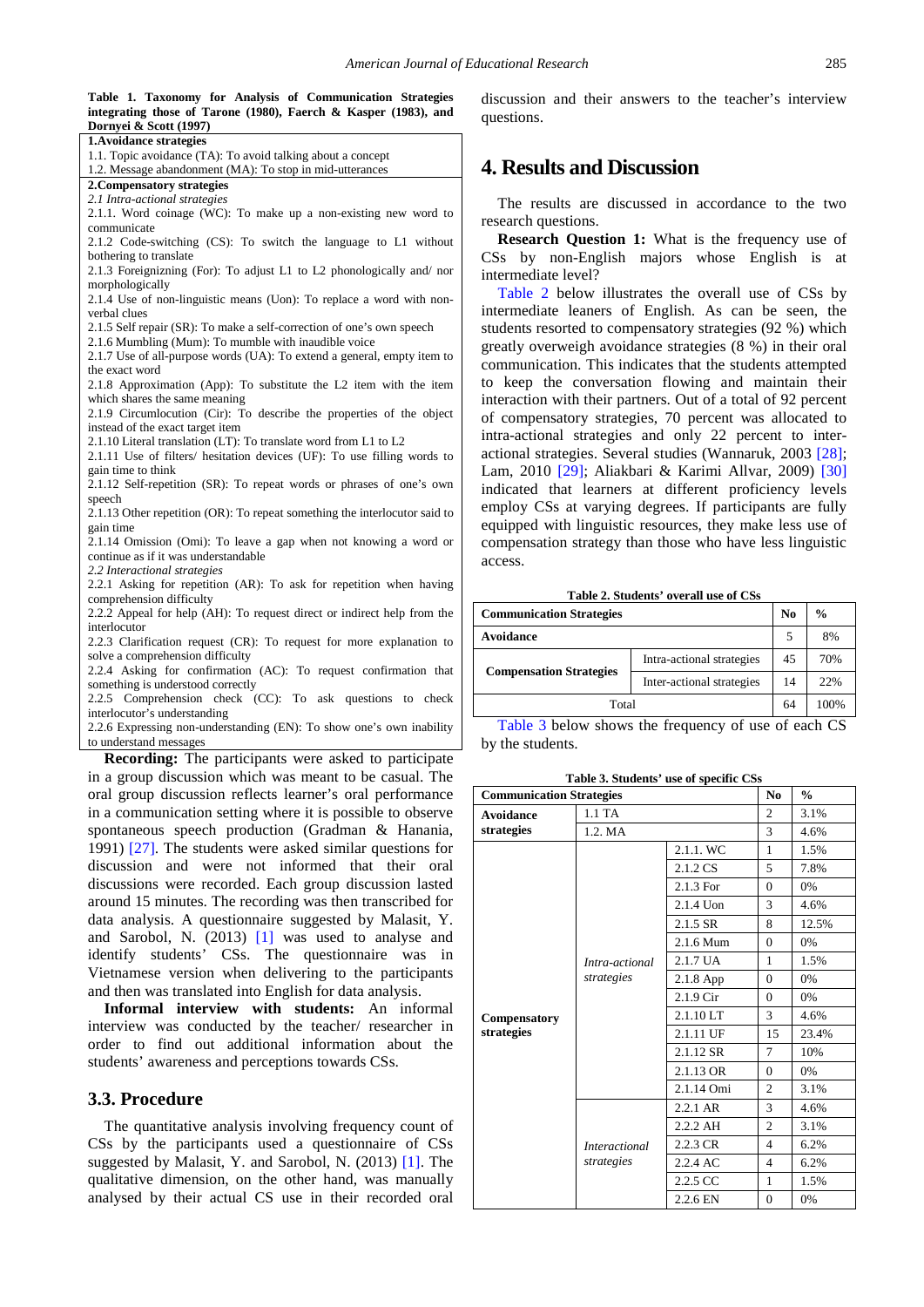It is revealed from the findings that not all the strategies were employed by the students. Not a single student resorted to use such CS as *foreignizing*, *approximation, circumlocution, other repetition,* or *expressing nonunderstanding* in their speaking task. The least frequently *foreignizing* can be explained that it was unusual to adjust L1 both morphologically and phonically to L2 because L2 (English) has different characteristics from L1.

Among the 22 strategies, *use of fitters and hesitation devices (23.4%)* was the most frequently used strategy. This is partly because these students needed to maintain the control of the conversation and to give themselves some time to think about what to say next. The results obtained are consistent with previous studies such as that of Nakatani, Makki and Bradley (2012). It was followed by *self-repair (12.5%), self-repetition (10%), and codewitching (7.8%)* respectively. Possibly, the students were accustomed to using *self-repair* and *self-repetition* in speaking Vietnamese in their daily communication and *code-witching* happened mostly when the students could not recall a word in English, so they usually abandoned speaking in English and said in the whole sentence in Vietnamese. *Clarification request* and *asking for confirmation* accounted for the same percentage (6.2%). It indicated that because of limited knowledge of encountering certain lexical difficulties, thus they needed to make use of a larger number of assistance. The rank of CSs was closely followed by *message abandonment*, *use of non-linguistic means*, *literal translation*, *asking for repetition*s which were all 4.6%. Few students used *topic avoidance, omission,* and *appeal for help* which were only 3.1% in their communication. It is noticeable that *word coinage*, *use of all-purpose words*, and *comprehension check* were used only once.

**Research Question 2:** What are the students' perceptions towards the use of CSs?

Information from informal interview with the students provides some valuable information for the research. When being asked by the teacher whether they have any ideas of CSs or why they use certain types of CSs more often than the others, most of the students did not hesitate to reveal that they do know anything about CSs except for some filters which are sometimes mentioned by their teacher in the lesson.

## **5. Conclusion and Implication**

The frequency of CSs used by intermediate students of English in this study (64 CSs by 20 learners) was much lower in comparison to previous studies (Wannaruk, 2003; [\[28\]](#page-4-9) Rabab'ah & Bulut, 2007 [\[31\];](#page-4-12) Chen, 1990 [\[32\];](#page-4-13) Bui, 2012 [\[6\];](#page-3-5) Dinh, 2013 [\[7\]\)](#page-3-6). This data together with the students' answers to the interview questions prove that in their communication tasks, those students use CSs in a very unconscious nature and it is partly due to the occurrence of such strategies in their mother lounge. Therefore, raising students' awareness of CS use in their oral communication along with incorporating a formal instruction on CSs in school curriculum is recommended. By this way, students can have more chances to expose to the use of CSs in class activities as some previous researchers (e.g., Dornyei, 1995 [\[25\];](#page-4-6) Nakatani, 2005 [\[33\];](#page-4-14) Kongsom, 2009 [\[34\]\)](#page-4-15) have confirmed that CS training in the classroom could literally help students to communicate more effectively, raise students' awareness of CSs, and enhance students' confidence in speaking English. Besides, formal training or formal discussion on CSs and the teaching of CSs will be useful among English teachers.

The recent study was carried out among a small population of students of one university and was aimed to generalize types and frequency of CS use by intermediate students of English. Thus, further research on CSs carried out within Vietnamese settings should take into account CSs in the relationship with other variables like native language, motivation, personality, or major of the students. Furthermore, as most of previous studies focus on CS use in educational settings where the learners' communication purpose is learning the language, future research on CSs should take into account graduates' employment of CSs in actual communication.

## **References**

- <span id="page-3-0"></span>[1] Malasit, Y. and Sarobol, N., *Use of Communication Strategies by Thai EFL Learners,* Proceedings of the 3rd International Conference on Foreign Language Learning and Teaching, Language Institute, Thammasat University, 2013.
- <span id="page-3-1"></span>[2] Tarone, E., Communication strategies foreign talk and repair in interlanguage, Language Learning, 1980, 417-431.
- <span id="page-3-2"></span>[3] Faerch, C. and Kasper, G., *Strategies in interlanguage communication,* London and New York: Longman, 1983, 20-26.
- <span id="page-3-3"></span>[4] Dörnyei, Z., and Scott, M. L., Review article: Communication strategies in a second language: definition and taxonomies, Language learning, 1997.
- <span id="page-3-4"></span>[5] Le., T. T. H., *Teaching communication strategies to Vietnamese learners of English,* Unpublished Doctoral Dissertation, School of Education, Columbia University, USA, 2006. Retrieved January 12, 2015 from: sunzi.lib.hku.hk/ER/detail/hkul/3850825.
- <span id="page-3-5"></span>[6] Bui, T. T. Q., *Strategies employed by EFL English majors for coping with communication strategies breakdowns,* Doctoral Dissertation in English Language Studies, Suranaree University of Technology, Thailand.
- <span id="page-3-6"></span>[7] Dinh, T.N.H., *The effects of gender on communication strategies of Vietnamese EFL learners.* Presented at 4<sup>th</sup> Annual International Conference on TESOL *"*English Language Learning: A Focus on the Learners.", SEMEO RESTRAC, Ho Chi Minh City,Vietnam, 2013.
- <span id="page-3-7"></span>[8] Tarone, E., Cohen, A. D., and Dumas, G., A closer look at some interlanguage terminology: A framework for communication strategies, London: Longman,1976, 78.
- <span id="page-3-8"></span>[9] Bialystok, E., Some factors in the selections and implementation of communicative strategies, in Faerch, C. & Kasper, G., Strategies in interlanguage communication, London and New York: Longman, 1983.
- <span id="page-3-9"></span>[10] Canale, M., From communicative language competence to communicative language pedagogy, in Richards J. C. & Schmidt R. W. (Eds), Language and communication, 1983, 2-27.
- <span id="page-3-10"></span>[11] Stern, H., *Fundamental concepts of language teaching,* Oxford: Oxford University Press, 1983.
- <span id="page-3-11"></span>[12] Poulisse, N., The use of compensatory strategies by Dutch Learners of English, Dordrecht: Foris Publication, 1900.
- <span id="page-3-12"></span>[13] Ellis, R., Communication Strategies and the Evaluation of Communicative Performance, ELT Journal 38, 1984, 39-44.
- <span id="page-3-13"></span>[14] Bygate, M., *Speaking,* Oxford: Oxford University Press, 2000.
- <span id="page-3-14"></span>[15] Lam, W. Y. K., Gauging the effects of ESL oral communication strategy teaching: A multi-method approach, Electronic Journal of Foreign Language Teaching, 2006, 3(2), 142-157.
- <span id="page-3-15"></span>[16] Williams, J., Combining communication strategies and vocabulary development, The Internet TESL Journal, 2006, XII(2).
- <span id="page-3-16"></span>[17] Bialystok, E., Communication strategies: A psychological analysis of second – language use, Oxford: Blackwell, 1990.
- <span id="page-3-17"></span>[18] Paribakht. T., *Strategic competence and language proficiency,*  Applied Linguistics, 1985, 6(2): 132-146.